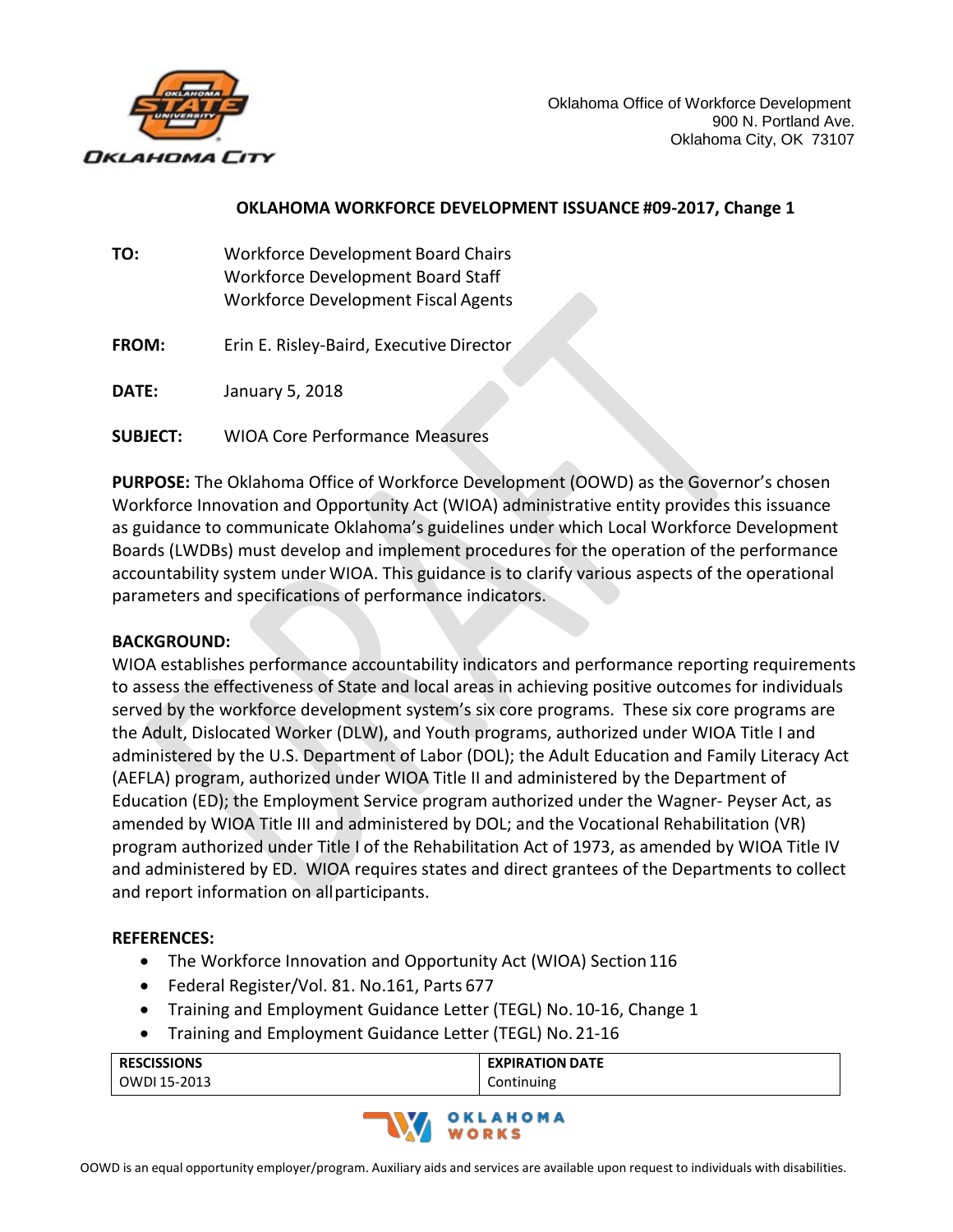**MESSAGE:** This Oklahoma Workforce Development Issuance (OWDI) provides guidance to the Oklahoma Works workforce development system on core performance accountability indicators and performance reporting requirements for individuals served by the programs authorized under WIOA Title I and the Employment Service program authorized under the Wagner-Peyser Act, as amended by WIOA Title III, established by section 116 of WIOA. This issuance also includes the State of Oklahoma's approach to measuring effectiveness in serving employers, as required by WIOA Section 116(b)(2)(A)(i)(VI).

## **PRIMARY INDICATORS OF PERFORMANCE**

Section 116(b)(2)(A) of WIOA identifies six primary indicators by which all core programs willbe measured in order to assess effectiveness in achieving positive outcomes for individuals served by the programs. The six primary indicators of performance are asfollows:

- **1. Employment Rate – 2nd Quarter After Exit;**
- **2. Employment Rate – 4th Quarter After Exit;**
- **3. Median Earnings – 2nd Quarter After Exit;**
- **4. Credential Attainment;**
- **5. Measureable Skill Gains;**
- **6. Effectiveness in Serving Employers;**

The following section provides *definitions* for each indicator, including, where necessary, the *numerator and denominator* criteria utilized to calculate theindicator.

1. Employment Rate  $-2^{nd}$  Quarter After Exit

The percentage of Title I Adult, DLW, and Title III Participants who are in unsubsidized employment during the second quarter after exit from the program, as established through direct UI wage record match, Federal or military employment records, or supplemental wage information.

For Title I Youth, it is the percentage of participants who are in education or training activities, or in unsubsidized employment during the second quarter after exit, as established through direct UI wage record match, Federal or military employment records, or supplemental wage information.

*Denominator Criteria:* Title I Adult, DLW, Youth, or Title III Participants that have exited the program.

*Numerator Criteria:* Title I Adult, DLW, or Title III Participants in unsubsidized employment during the 2<sup>nd</sup> quarter after exit. Title I Youth Participants in an education or training activity, or in unsubsidized employment during the  $2^{nd}$  quarter afterexit.

2. Employment Rate  $-4$ <sup>th</sup> Quarter After Exit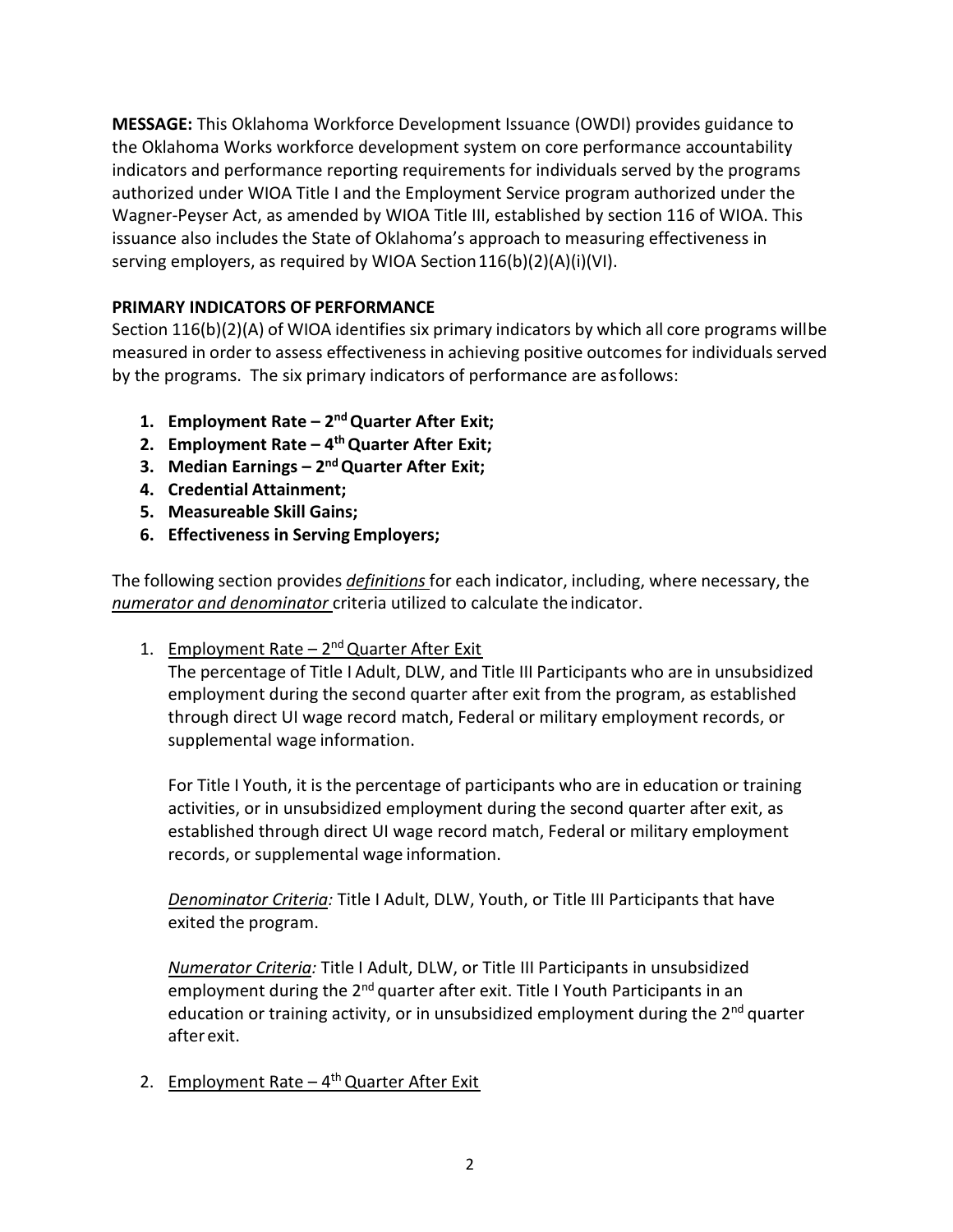The percentage of Title I Adult, DLW, and Title III Participants who are in unsubsidized employment during the fourth quarter after exit from the program, as established through direct UI wage record match, Federal or military employment records, or supplemental wage information.

For Title I Youth, it is the percentage of participants who are in education or training activities, or in unsubsidized employment during the fourth quarter after exit, as established through direct UI wage record match, Federal or military employment records, or supplemental wage information.

*Denominator Criteria:* Title I Adult, DLW, Youth, or Title III Participants that have exited the program.

*Numerator Criteria:* Title I Adult, DLW, or Title III Participants in unsubsidized employment during the 4<sup>th</sup> quarter after exit. Title I Youth Participants in an education or training activity, or in unsubsidized employment during the 4th quarter after exit.

## 3. Median Earnings  $-2^{nd}$  Quarter After Exit

The median earnings of Title I and Title III Participants who are in unsubsidized employment during the second quarter after exit from the program, as established through direct UI wage record match, Federal or military employment records, or supplemental wage information.

*Denominator Criteria:* Title I Adult, DLW, Youth, or Title III Participants employed in the 2nd quarter after exit.

*Numerator Criteria:* Total quarterly earnings are collected and listed in order, from the lowest to the highest value. The values in the middle of this list is the median earnings values.

## 4. Credential Attainment

The percentage of Title I Adult & DLW Participants enrolled in an education ortraining program (excluding those in on-the-job training (OJT) and customized training) who attain a recognized postsecondary credential or a secondary school diploma, or its recognized equivalent, during participation in or within one year after exit from the program.

Participants who attained a *secondary school diploma or its recognized equivalent* are included *only* if the participants are also employed within one year (quarter based) after exit or are enrolled in an education or training program leading to a recognized postsecondary credential during program participation or within one year after exit from the program.

Title I In-School Youth Participants are included in the credential attainment indicator.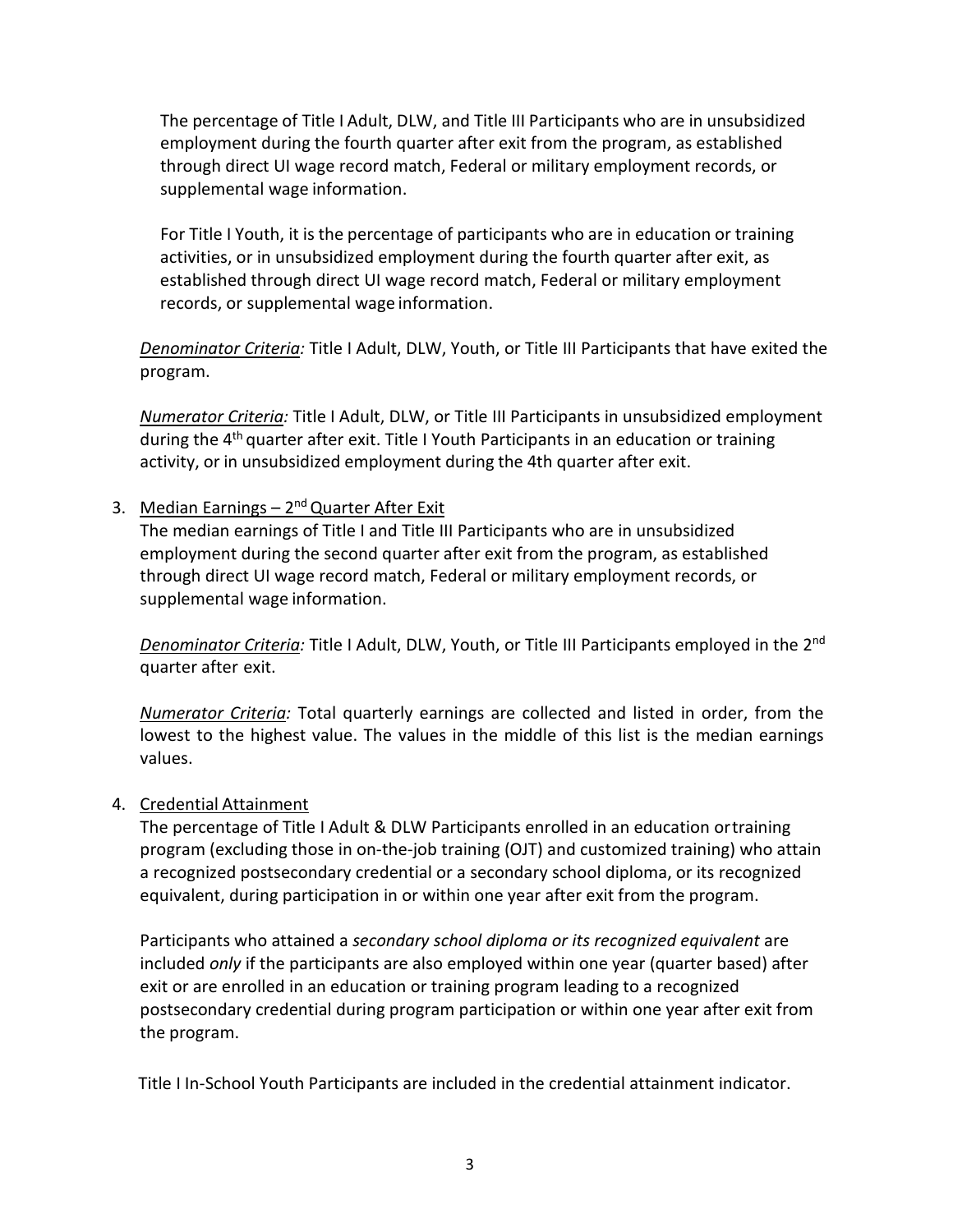Title I Out-of-School Youth Participants enrolled in occupational skills training, secondary education, postsecondary education, Title II-funded adult education, YouthBuild, and Job Corps are included in the credential attainmentindicator.

A credential must recognize technical or industry/occupational skills for a specific industry/occupation rather than general skills related to safety, hygiene, etc., even if general skills certificates are broadly required to qualify for entry-level employment or advancement in employment. The technical or industry/occupational skills certified must be based on standards developed or endorsed by employers or industry associations. The credential must be awarded in recognition of an individual's attainment of measurable technical or industry/occupational skills necessary to obtain employment or advance within a specific industry/occupation. Certificates awarded by workforce development boards and work readiness certificates are not included in this definition because neither type of certificate is recognized industry-wide, nor do these types of certificates document the measurable technical or industry/occupational skills needed to gain employment or to advance within an occupation. Likewise, certificates awarded by workforce development boards for general safety, first aid, food preparation, accessibility preparation, or work readiness are not included in the definition of a credential.

*Denominator Criteria:* Title I Participants who were enrolled in *postsecondary or secondary*  education or training programs (excluding OJT & Customized Training) and haveexited during the reporting period.

*Numerator Criteria:* Title I Participants who attain a *postsecondary* credential OR attain a *secondary* credential *and* enroll in an education or training program leading to a recognized postsecondary credential *or* are employed, during participation or within 1 year after exit from the program.

## 5. Measureable Skill Gains

The percentage of Title I Program Participants who, during a program year, are in an education or training program that leads to a recognized postsecondary credential or employment and who are achieving measurable skill gains, defined as documented academic, technical, occupational, or other forms of progress, towards such acredential or employment.

Depending on the type of education or training program, documented progress is defined as one of the following five types of measurable skillgains:

- I. Educational Functioning Level (EFL): Documented achievement of at least one of the following educational functioning levels by a participant who is receiving instruction below the postsecondary level.
	- a. Comparison of the participant's initial EFL, as measured by a pre-test, with the participant's EFL, as measured by a post-test;
	- b. States that offer adult high school programs that lead to a secondary school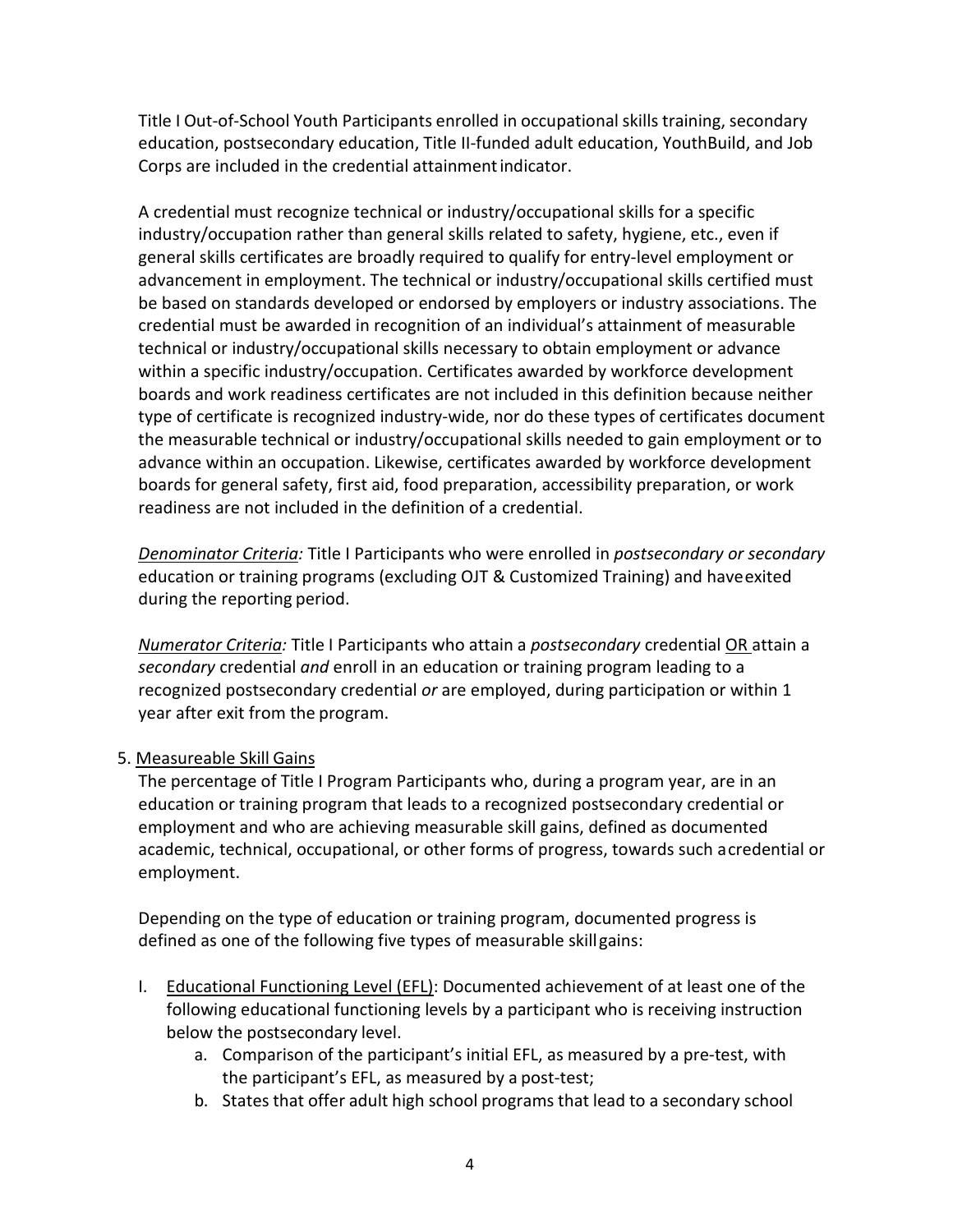diploma or its recognized equivalent may measure and reporteducational gain through the awarding of credits or Carnegie units; or

- c. States may report an EFL gain for participants who exit a program belowthe postsecondary level and enroll in postsecondary education and training during the program year. A program below the postsecondary level applies to participants enrolled in a basic education program.
- II. Secondary School Diploma/Recognized Equivalent: Documented attainment of a secondary school diploma or its recognized equivalent if the participant obtains certification of attaining passing scores.
	- a. High School Diploma;
	- b. Obtaining certification of attaining passing scores on a State-recognized high school equivalency test;
	- c. Diploma or State-recognized equivalent documenting satisfactory completion of secondarystudies or an alternate diploma, including a high school or adult secondary school diploma.
	- III. Secondary or Postsecondary Transcript/Report Card: Documented secondary or postsecondary transcripts or report cards, identifying attainment for the sufficient number of credit hours meeting Oklahoma's academic standards.
		- a. For Secondary education (specific to youth attending high school): transcript or report card for *one semester* showing that the participant is achieving the States unit's policies for academic standards.
		- b. For Postsecondary education:
			- i. Full-time students: *one semester* transcript or report card with 12 hours (or equivalent) achieving Oklahoma's academic standards;
			- ii. Part-time students: *two semester*s transcripts or report cards with a total of at least 12 hours over the course of two completed consecutive semesters during a 12-month period.
	- IV. Training Milestone: Documented satisfactory or increased progress towards established training milestones from an employer or training provider who is providing training.
		- a. Progress reports must document substantive skill development that the participant has achieved from an employer or training provider:
			- i. Mastered required job skills, or steps to complete an OJTor apprenticeship program;
			- ii. Increase in pay resulting from newly acquired skills;
			- iii. Increased performance resulting from newly acquired skills.
	- V. Successful Passage of an Exam: Documentation of a knowledge-based exam required for a particular occupation or progress in attaining technical or occupational skills as evidenced by trade-relatedbenchmarks.
		- a. Passage of a component exam in a Registered Apprenticeship (RA) program;
		- b. Employer-required knowledge-based exam;
		- c. Satisfactory attainment of an element in an industry or occupational competency-based assessment;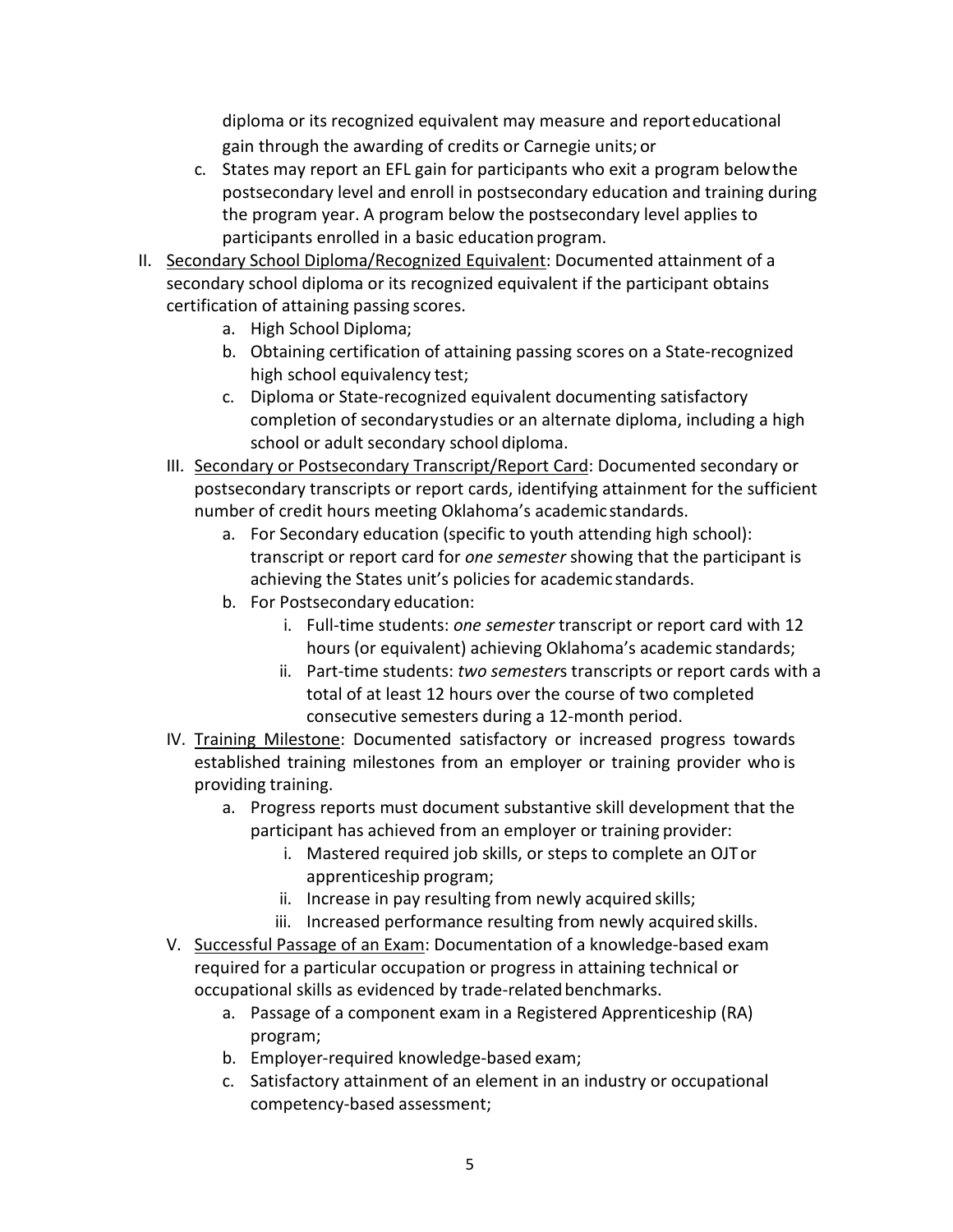d. Other completion tests necessary to obtain a credential.

*Denominator Criteria:* Title I Participants who, during any point in the program year, are in an education or training program that leads to a recognized postsecondary credential or employment. This includes participants who continue to receive services as well as those who have participated during the reporting period and have exitedthe program.

*Numerator Criteria:* The number of Title I Program Participants included in the denominator criteria that achieved at least one type of gain based on benchmarks a through d, above.

6. Effectiveness in Serving Employers

WIOA Sec.  $116(b)(2)(A)(i)(V)$  requires the State to establish a primary indicator of performance for effectiveness in serving employers as a collective measure for the State representing all core partner programs.

The State of Oklahoma is piloting three approaches to gauge three criticalworkforce needs of the business community:

- I. Approach 1: Retention with the same employer  $-$  addresses the programs' efforts to provide employers with skilled workers;
- II. Approach 2: Repeat Business Customers addresses the programs' efforts to provide quality engagement and service to employers and sectors, and to establish productive relationships with employers and sectors over extended periods of time;and
- III. Approach 3: Employer Penetration Rate addresses the programs' efforts to provide quality engagement and service to all employers and sectors within the State andlocal economy.

*Special Note:* Because these approaches are pilots, they will be evaluated and the State of Oklahoma will implement a standardized indicator beginning Program Year 2019.

#### **Special Note Related to Exit-based Core PerformanceMeasures**

The following measures are exit-based, and cannot be calculated until the allotted time after exit has passed, resulting in a delay of available performance data.

- Employment Rate  $2^{nd}$  Quarter After Exit.
- **•** Employment Rate  $-4$ <sup>th</sup> Quarter After Exit.
- Median Earnings  $2^{nd}$  Quarter After Exit.
- Credential Attainment.

For the employment-related performance indicators (Employment Rates and Median Earnings), status in unsubsidized employment and quarterly earnings may be determined by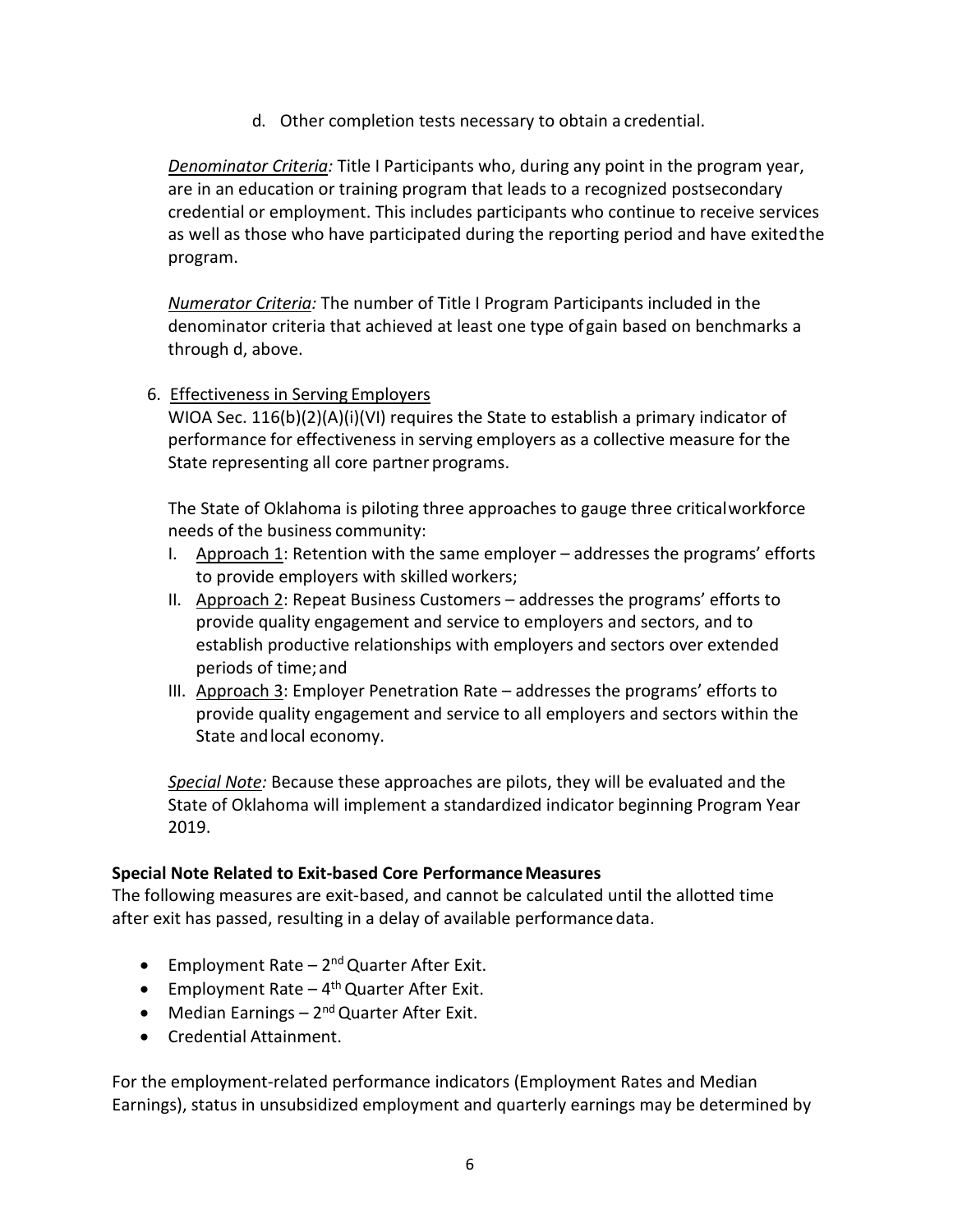direct Unemployment Insurance (UI) wage match, Federal employment records, military employment records, or supplemental wage information. Participants who are in the military or in a Registered Apprenticeship (RA) program are also considered as employed for the purposeof these indicators. Participants who do not provide a Social Security Number or who are self- employed will also be included in these indicators, therefore it will be necessary to collect supplemental wage information to determine wage data.

### **CATEGORIES OF ENROLLMENT**

## **Reportable Individual:**

A *Reportable Individual* is an individual who has taken action that demonstrates an intent to use program services and who meets specific reporting criteria of the program, including an individual who reports to an Oklahoma Works (one-stop) Center and provides identifying information, an individual who uses the self-service system, and an individual who receives information-only services or activities. The number of reportable individuals will be collected in order to identify those who engage with the system on an initial level but who do not complete the requirements to become participants.

#### **Participant:**

For WIOA Title I Adult, Dislocated Worker, and Title III Employment Services programs, a *Participant* is a reportable individual who has satisfied all applicable program requirements such as eligibility determination and who has received a service(s) other than a self-service or information only service or activity. A list of services that establishes participation is included with this issuance.

For WIOA Title I Youth, a participant is a reportable individual who has satisfied all applicable program requirements for the provision of services, including eligibility determination, an objective assessment, and development of an individual service strategy, and received oneor more of the 14 WIOA Youth programelements.

Performance indicators are based on the experiences of participants during participation and post-exit therefore, negotiated levels of performance and sanctions are based on the outcomes of program participants.

## **Common Exit:**

A *common exit* for a Reportable Individual occurs when an individual has not received a self-service, information-only service or activities, and/or services under WIOA Titles I or Title III that do not result in the individual becoming a participant for at least 90 days, and no future services are planned.

A *common exit* for a participant occurs when a participant has not received services (excluding self-service, information-only service or activities, or follow-up services) from any WIOA Title I or Title III program for at least 90 days, and no future services are planned. The *common exit* date for all programs in which the participant is enrolled will be the end date of the last qualifying service the participant received.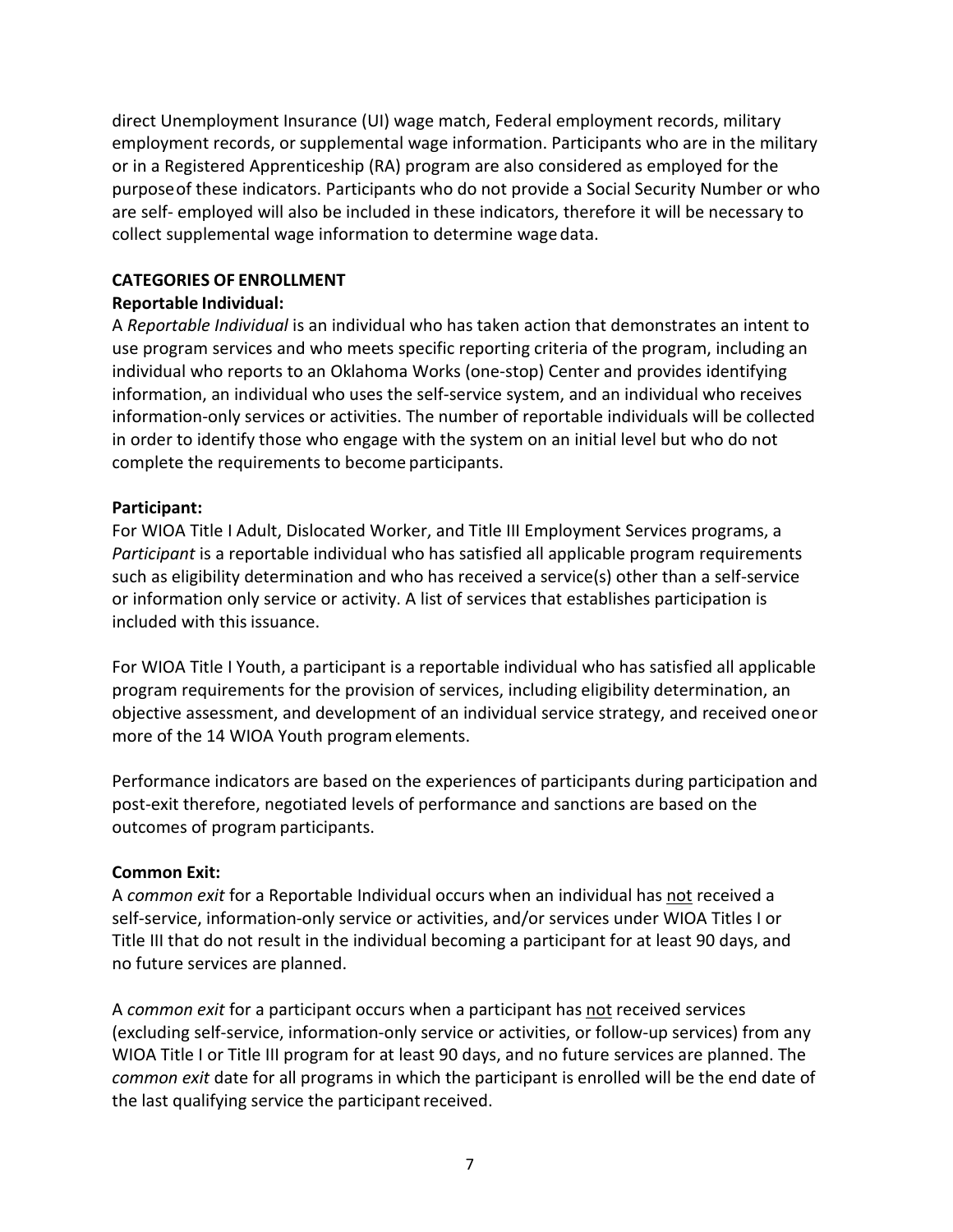### **Period of Participation:**

For all indicators, except Measurable Skill Gains, a *period of participation* refers tothe period of time beginning when an individual becomes a participant and ending on the participant's date of exit from the program.

For all indicators, except the Measurable Skill Gains indicator, a new *period of participation* is counted each time a participant re-enters and *exits* the program, even if both exits occur during the same program year. For the Measurable Skill Gains indicator, a new period of participation is counted each time a participant *enrolls* even if both enrollments occur within the same program year. If a participant has multiple periods of participation in a program year, each period of participation is counted separately for each applicable performance indicator.

#### **SERVICES**

#### **Common Intake Process and Co-Enrollment**

A *common intake process* must be in place to better identify the needs of individuals in order to improve access and service to participants. Local policies must focus on coordinating services across partner programs, optimizing the use of resources, and preventing the duplication of services while supporting the Oklahoma Works goal of increasing the skills necessary to obtain employment. Co-enrollment of participants is encouraged when the individual will benefit from the services provided from multiple programs. A participant who receives career services or training services from multiple programs will be counted in the respective career services or training services denominator for all of the programs from which they received services.

## **Self-Service and Information-Only Services:**

*Self-Service and Information-only Services* are services offered to the public, both virtually and in person, that are *general in nature*, not customized to an individual's needs, and do not constitute participation in a program. Individuals that receive these services are considered *reportable individuals*. *Self-Service* occurs when individuals independently access a program's information activities either at a physical location or remotely. *Information-only services* or activities may be self-services or staff-assisted services that provide readily available information and does not require a significant assessment of individuals' skills, education, or career objectives.

#### **Career Services:**

There are three types of *career services*: Basic Career Services, Individualized Career Services, and Follow-up Services. WIOA recognizes each individual may not need all types of career services or may need different types of career services at different stages in their career pathway. Therefore, there are no sequential requirements for the provision of career services. This provides the local areas and service providers with the flexibility to target services to the needs of the customer.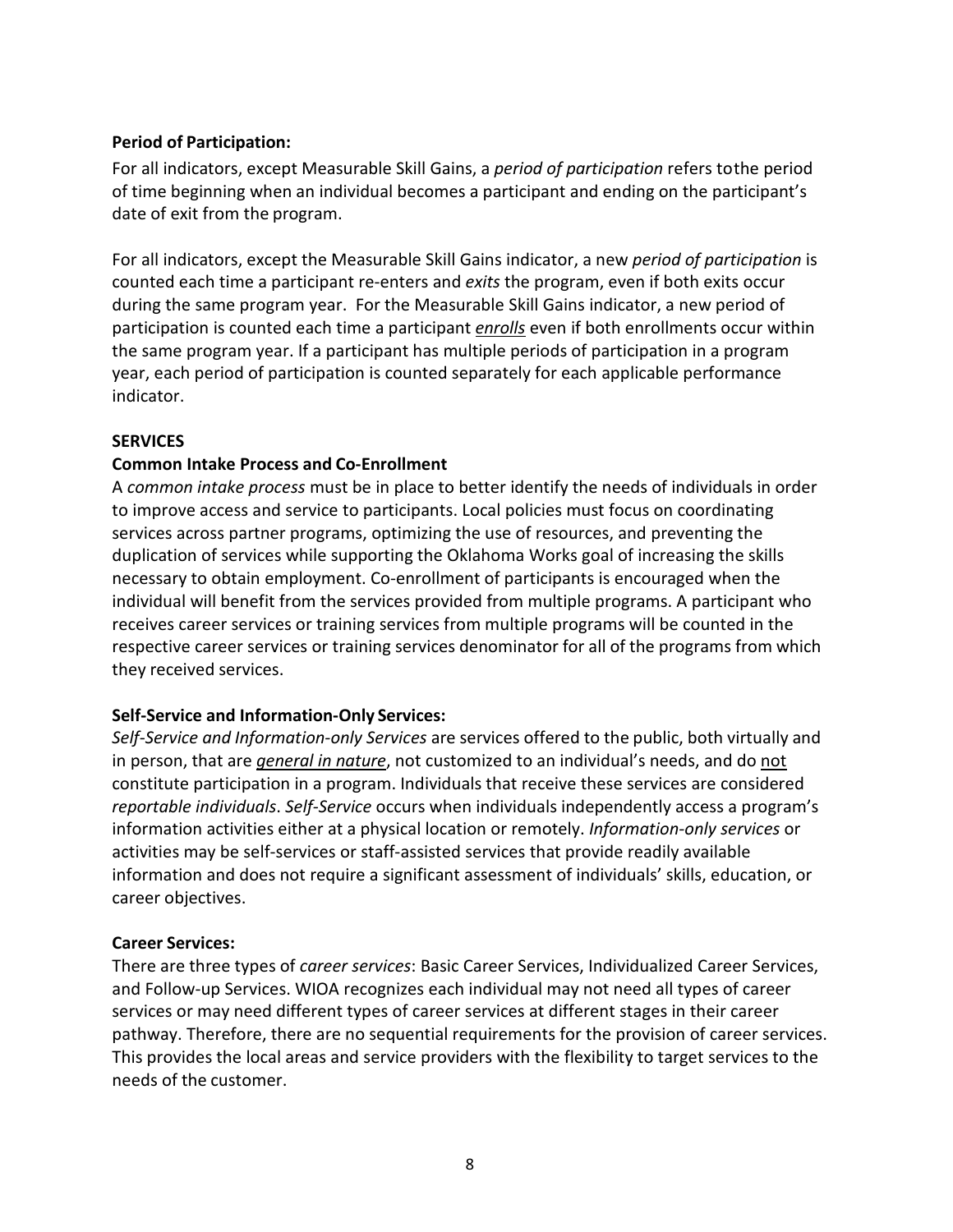All career services must be made available to all individuals in at least one comprehensive one-stop center in each local workforce development area. Labor exchange services provided by Wagner-Peyser (WP) fall under *basic career services*. Wagner-Peyser staff must make all basic career services available in coordination with other one-stop-center partners and may provide individualized career services as needed. While basic career services are available to all participants, *individualized career service*s are provided to participants in order to retain or obtain employment.

For WIOA Title I Adult, Dislocated Worker and Youth programs and Title III Employment Service programs, participants who receive career service or training services from multiple programs will be counted in the respective career services or training services denominator for all programs from which they received services.

#### **Follow-up Services:**

Title I Adult and Dislocated Worker program participants who are placed in unsubsidized employment must be provided follow-up services. *Follow-up services* must be provided for no less than 12 months after the first day of employment. Follow-up services do not trigger the exit date to change or delay the date of exit in performance reporting.

For Title I Youth participants, *follow-up services* are critical services provided to help ensure the youth is successful in employment and/or postsecondary education and training. Once 90 days of no services, other than follow-up services, self-service, and information-only services and activities, has elapsed and the participant has an official exit date applied retroactively to the last date of service, the program continues to provide follow-up services for the remaining 275 days of the 12-month follow-uprequirement. The 12-month follow-up requirement is completed upon one year from the date of exit.

## **Training Services:**

*Training services* may be provided to all participants if it is determined, after an interview, an evaluation, or assessment, and career planning has been provided, that they are critical to the employment success of the participant. *Training services* must be provided either through an Individual Training Account (ITA) or through a training contract. WIOA also provides enhanced access and flexibility for work-based training options, such as Registered Apprenticeships (RA), on-the-job training, customized training, and incumbent worker training. For program specific requirements, reference the applicable program guidance available from the Oklahoma Office of Workforce Development.

## **CAREER SERVICES AND TRAINING SERVICES COSTS**

## **Identifying Service Costs:**

WIOA requires that costs for career and training services must be determined separately. Further, WIOA also establishes that administrative costs must not be included when reporting costs for career services and costs for training services. Services provided by a program must be reported regardless of whether the services occurred "at" an Oklahoma Works (one-stop) Center. A participant who receives more than one career or training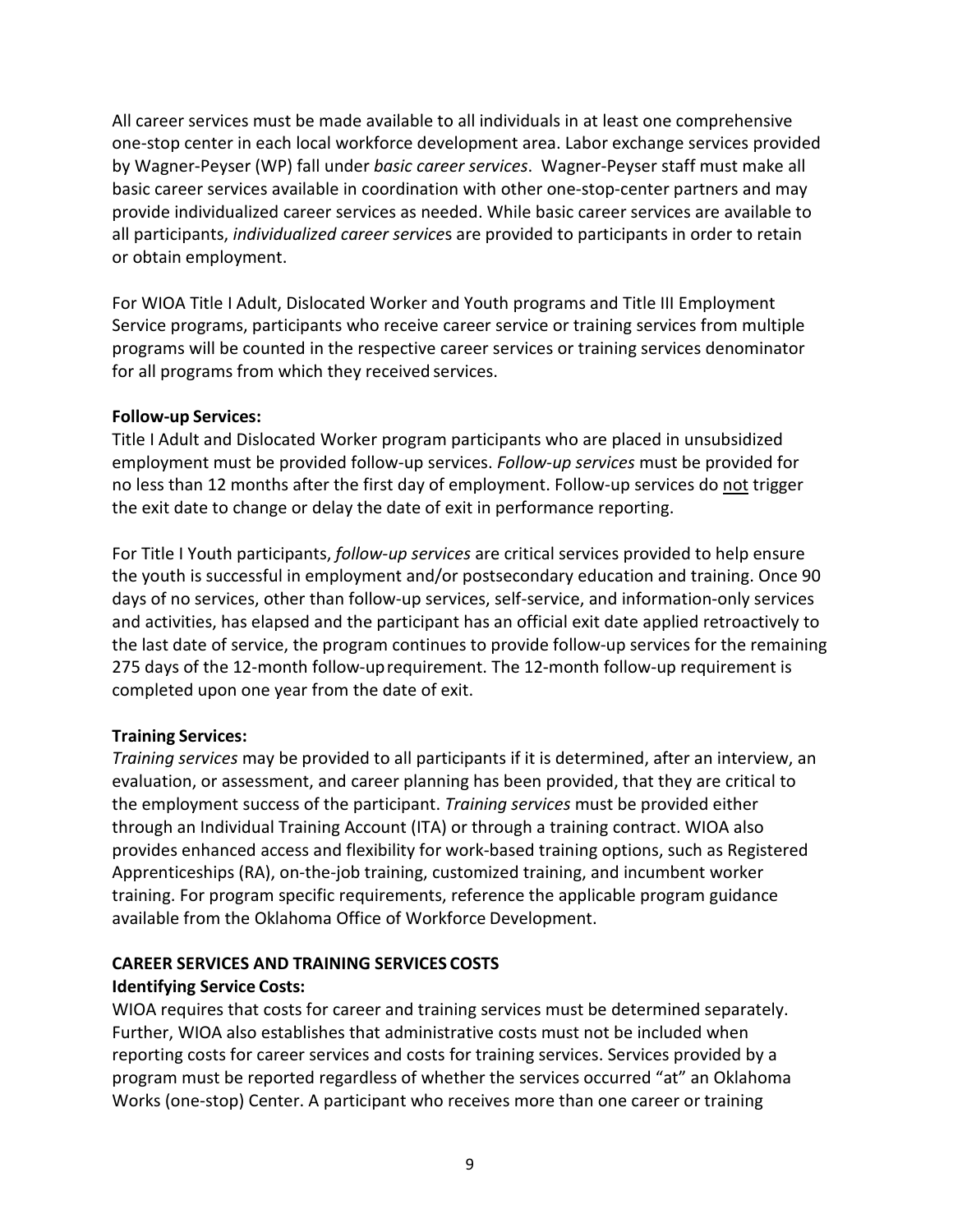service during the participant's period of participation is included in the denominator for the career or training services calculation only one time. The cost of all of the career or training services the participant receives are included in the numerator. However, if a participant has multiple periods of participation during a program year, the participant will appear in the denominator for the career and training services calculations more than one time. Costs must beentered into FiscalLink in OKJobMatch for each participant receiving career and trainingservices.

Following are examples of the calculations that will be utilized to identify Career Service Costs and Training Service Costs:

#### **Career Service Costs Calculations:**

Title I Adult, DLW, Youth, Title III Employment Serviceprograms:

| <b>Career Services Cost</b>                      | $=$ | <b>Total Expenditures for Career Services</b><br>Total Participants receiving Career Services in the Program |
|--------------------------------------------------|-----|--------------------------------------------------------------------------------------------------------------|
| <b>Total Expenditures</b><br>for Career Services |     | = Total Expenditures - (Administrative expenditures + Training expenditures)                                 |

#### **Training Service Costs Calculations:**

Title I Adult, DLW, Youth programs:

Average Cost of Training = Total Expenditures for training services (not including administrative cost) Services per Participant The total number of participants receiving such services

**ACTION REQUIRED:** This Oklahoma Workforce Development Issuance (OWDI) is to become a part of your permanent records and made available to appropriate staff andsub-recipients.

**INQUIRIES:** If you have any questions about this issuance, please contact policy and program staff in the Oklahoma Office of Workforce Development. Contact information can be found at [http://www.oklahomaworks.gov/about/.](http://www.oklahomaworks.gov/about/)

**ATTACHMENTS:** List of Services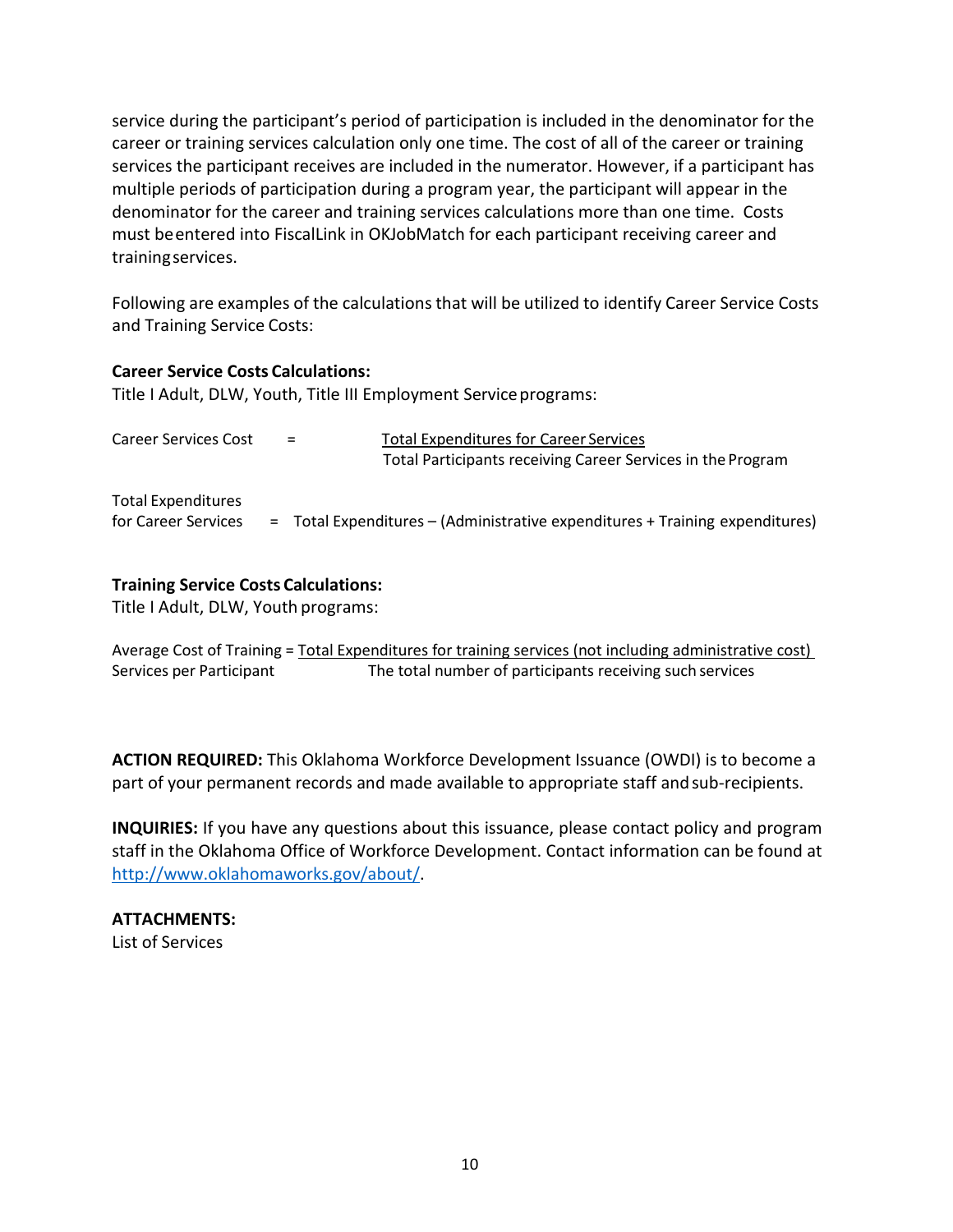

# OWDI #09-2017, Change 1 Service List

| <b>Basic Career Services</b> |             |                                               |  |
|------------------------------|-------------|-----------------------------------------------|--|
| <b>Set</b><br>Participation  | <b>Type</b> | <b>WIOA Services</b>                          |  |
| <b>No</b>                    | BC          | Completed TAA Form 856 - TAA Only             |  |
| <b>No</b>                    | BC          | <b>ETP Information Services</b>               |  |
| <b>No</b>                    | <b>BC</b>   | Information on Supportive Services Available  |  |
| <b>No</b>                    | <b>BC</b>   | <b>Orientation to WIOA Services</b>           |  |
| <b>No</b>                    | BC          | <b>Veterans Referral to VR&amp;E</b>          |  |
| <b>No</b>                    | BC          | Referral to Federal/State Assistance Agencies |  |
| <b>No</b>                    | <b>BC</b>   | Referral to VA for Montgomery GI Bill         |  |
| <b>No</b>                    | <b>BC</b>   | Referral to VA for Other Services             |  |
| <b>No</b>                    | <b>BC</b>   | Referral to VA for Post 9/11 GI Bill          |  |
| <b>No</b>                    | <b>BC</b>   | Referral to VA for VR&E                       |  |
| <b>No</b>                    | <b>BC</b>   | Referral to WIOA Services                     |  |
| <b>No</b>                    | <b>BC</b>   | <b>Workforce Information Services</b>         |  |

| <b>Other Services</b>              |                 |                                                    |  |
|------------------------------------|-----------------|----------------------------------------------------|--|
| <b>Set</b><br><b>Participation</b> | <b>Type</b>     | <b>WIOA Services</b>                               |  |
| <b>No</b>                          | <b>Training</b> | Incumbent Worker Training                          |  |
| <b>No</b>                          | Support         | Needs-Related Payment                              |  |
| <b>No</b>                          | Support         | Supportive Service                                 |  |
| <b>No</b>                          | Follow-up       | Follow-up Services                                 |  |
| <b>No</b>                          | Post-exit       | Post-Exit Education/Training Leading to Credential |  |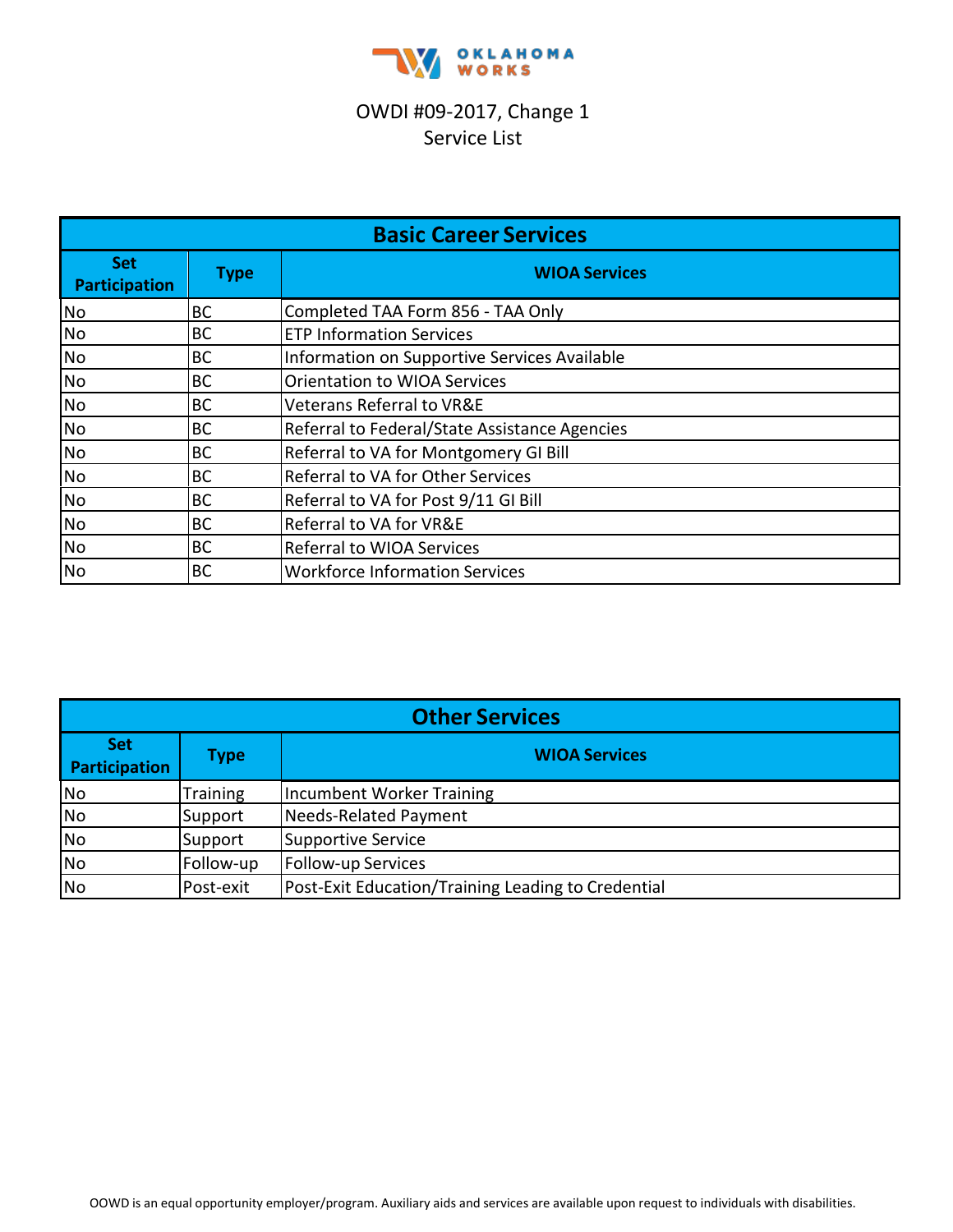| <b>Basic Career Services</b> |             |                                                           |  |
|------------------------------|-------------|-----------------------------------------------------------|--|
| <b>Set</b>                   | <b>Type</b> | <b>WIOA Services</b>                                      |  |
| <b>Participation</b>         |             |                                                           |  |
| Yes                          | <b>BC</b>   | <b>Career Guidance</b>                                    |  |
| Yes                          | <b>BC</b>   | <b>Customized Labor Market Information</b>                |  |
| Yes                          | <b>BC</b>   | <b>Employment Application Assistance</b>                  |  |
| Yes                          | <b>BC</b>   | Entered into Federal Contractor Job                       |  |
| Yes                          | <b>BC</b>   | Entered into Federal Job                                  |  |
| Yes                          | <b>BC</b>   | <b>Federal Bonding Assistance</b>                         |  |
| Yes                          | BC          | <b>Financial Aid Assistance</b>                           |  |
| Yes                          | BC          | <b>Initial Assessment</b>                                 |  |
| Yes                          | <b>BC</b>   | <b>Job Development Contacts</b>                           |  |
| Yes                          | <b>BC</b>   | <b>Job Finding Clubs</b>                                  |  |
| Yes                          | <b>BC</b>   | <b>Job Placement Services</b>                             |  |
| Yes                          | <b>BC</b>   | <b>Job Search Planning</b>                                |  |
| Yes                          | <b>BC</b>   | Job Search Workshop                                       |  |
| Yes                          | <b>BC</b>   | Placed in Federal Training                                |  |
| Yes                          | <b>BC</b>   | <b>Referral to Education Services</b>                     |  |
| Yes                          | <b>BC</b>   | Referral to Federal Job                                   |  |
| Yes                          | <b>BC</b>   | Referral to Federal Training                              |  |
| Yes                          | <b>BC</b>   | Referred to Employment                                    |  |
| Yes                          | BC          | Referred to Federal Contractor Job                        |  |
| Yes                          | <b>BC</b>   | <b>Resume Assistance</b>                                  |  |
| Yes                          | <b>BC</b>   | Unemployment Claims Assistance                            |  |
| Yes                          | <b>BC</b>   | Veterans Referral for Credentialing Assistance            |  |
| Yes                          | <b>BC</b>   | Veterans Referral to Federal Job                          |  |
| Yes                          | <b>BC</b>   | Veterans Referral to Federal Training                     |  |
| Yes                          | <b>BC</b>   | Workshop - Application & Interviewing                     |  |
| <b>Yes</b>                   | <b>BC</b>   | <b>Workshop - Computer Basics</b>                         |  |
| Yes                          | <b>BC</b>   | Workshop - Ex-offenders                                   |  |
| Yes                          | <b>BC</b>   | Workshop - Federal & State Applications                   |  |
| Yes                          | <b>BC</b>   | Workshop - Intro to PC Applications                       |  |
| Yes                          | <b>BC</b>   | Workshop - Job Searching Skills                           |  |
| Yes                          | <b>BC</b>   | Workshop - Resume & Cover Letter Creation                 |  |
| Yes                          | <b>BC</b>   | <b>WOTC Conditional Certification</b>                     |  |
| Yes                          | <b>BC</b>   | <b>WOTC Prescreening</b>                                  |  |
| Yes                          | <b>BC</b>   | 50% Eligibility Review Interview - ERI                    |  |
| Yes                          | <b>BC</b>   | Customized Labor Market Information - ERI                 |  |
| Yes                          | <b>BC</b>   | Follow Up - RESEA                                         |  |
| Yes                          | <b>BC</b>   | Individual Reemployment Plan - RESEA                      |  |
| Yes                          | <b>BC</b>   | Information on Available Services - RESEA                 |  |
| Yes                          | <b>BC</b>   | Job Search Planning - ERI                                 |  |
| Yes                          | <b>BC</b>   | Job Search Workshop - CR101                               |  |
| Yes                          | <b>BC</b>   | Job Search Workshop - DVD                                 |  |
| Yes                          | <b>BC</b>   | Job Search Workshop - Facilitated                         |  |
| Yes                          | <b>BC</b>   | <b>Orientation to WIOA Services - ERI</b>                 |  |
| Yes                          | <b>BC</b>   | Reemployment Needs Inventory & Eligibility Review - RESEA |  |
| Yes                          | <b>BC</b>   | Review of Work Search Eligibility - ERI                   |  |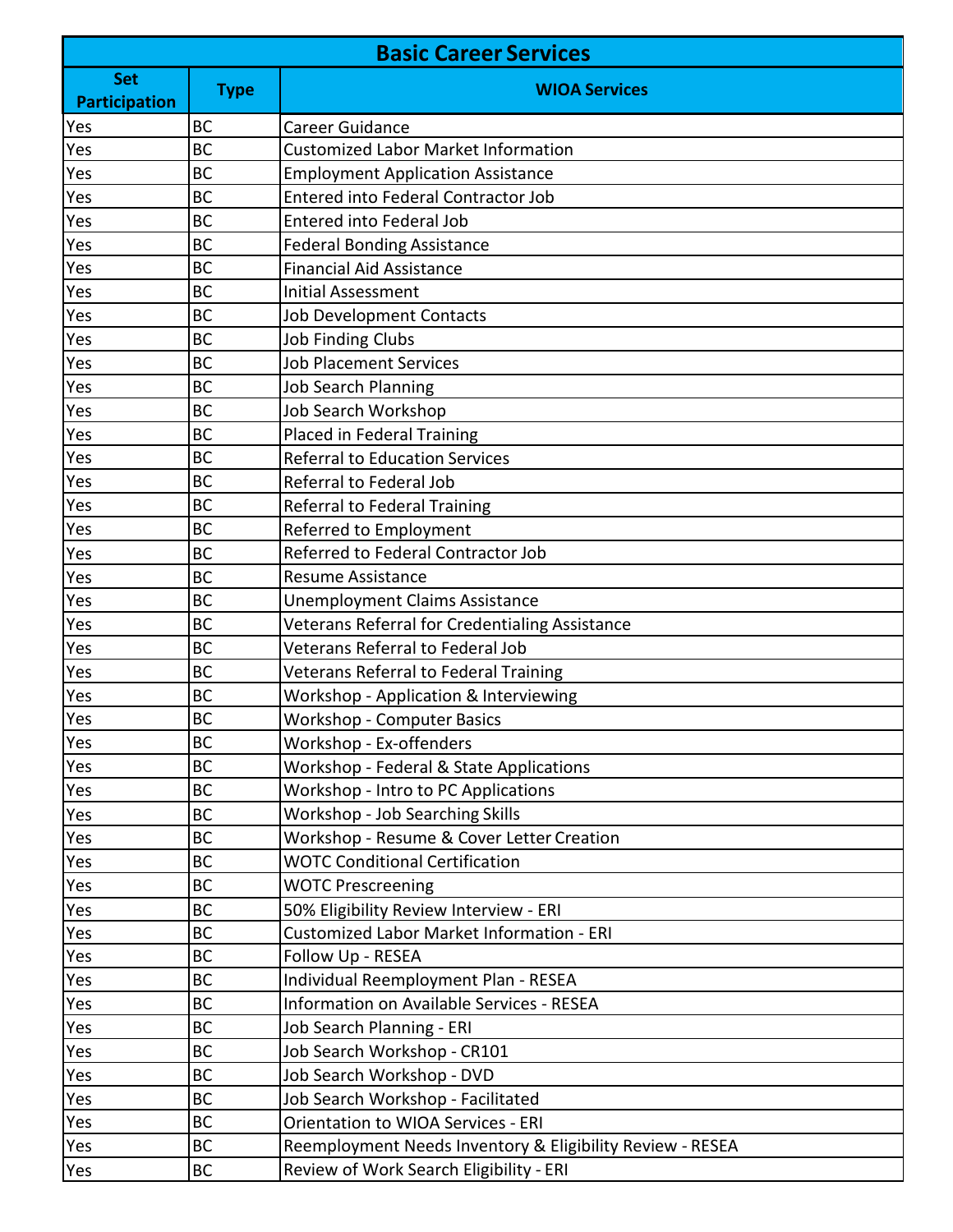| <b>Individualized Career Services</b> |             |                                                |  |
|---------------------------------------|-------------|------------------------------------------------|--|
| <b>Set</b><br><b>Participation</b>    | <b>Type</b> | <b>WIOA Services</b>                           |  |
| Yes                                   | ICS         | <b>Career Planning</b>                         |  |
| Yes                                   | <b>ICS</b>  | <b>Comprehensive Assessment</b>                |  |
| <b>YES</b>                            | ICS         | <b>Basic Employability Plan</b>                |  |
| Yes                                   | <b>ICS</b>  | <b>English-Language Acquisition Services</b>   |  |
| Yes                                   | ICS         | <b>Financial Literacy Education</b>            |  |
| Yes                                   | ICS         | <b>Group Counseling</b>                        |  |
| Yes                                   | ICS         | <b>Individual Counseling</b>                   |  |
| Yes                                   | ICS         | Individual Employment Plan                     |  |
| Yes                                   | ICS         | Internships / Employment Opportunities         |  |
| Yes                                   | ICS         | Veterans Case Management Services - Non - VR&E |  |
| Yes                                   | ICS         | Veterans Case Management Services - VR&E       |  |
| Yes                                   | ICS         | <b>Job Shadowing</b>                           |  |
| Yes                                   | ICS         | Out of Area Job Search assistance              |  |
| Yes                                   | ICS         | Out of Area Relocation Assistance              |  |
| Yes                                   | ICS         | Pre-apprenticeship Program                     |  |
| Yes                                   | ICS         | <b>Proficiency Testing</b>                     |  |
| Yes                                   | ICS         | <b>Short Term Pre-Vocational Services</b>      |  |
| Yes                                   | <b>ICS</b>  | Soft Skills                                    |  |
| Yes                                   | ICS         | <b>Transitional Job</b>                        |  |
| Yes                                   | ICS         | <b>Work Experience Services</b>                |  |
| Yes                                   | ICS         | <b>Workforce Preparation Assistance</b>        |  |

| <b>Training Services</b>    |                 |                                                              |  |
|-----------------------------|-----------------|--------------------------------------------------------------|--|
| Set<br><b>Participation</b> | <b>Type</b>     | <b>WIOA Services</b>                                         |  |
| Yes                         | <b>Training</b> | Adult Basic Education in conjunction with Training (non-TAA) |  |
| Yes                         | <b>Training</b> | <b>Customized Training</b>                                   |  |
| Yes                         | <b>Training</b> | <b>Entrepreneurial Training</b>                              |  |
| Yes                         | <b>Training</b> | <b>Non-Occupational Skills Training</b>                      |  |
| Yes                         | <b>Training</b> | <b>Occupational Skills Training - ITA</b>                    |  |
| Yes                         | <b>Training</b> | <b>Occupational Skills Training - Non-ITA</b>                |  |
| Yes                         | <b>Training</b> | On the Job Training                                          |  |
| Yes                         | <b>Training</b> | <b>Prerequisite Training</b>                                 |  |
| Yes                         | <b>Training</b> | Pre-Apprenticeship - ITA                                     |  |
| Yes                         | <b>Training</b> | Registered Apprenticeship                                    |  |
| Yes                         | <b>Training</b> | <b>Skill Upgrading &amp; Retraining</b>                      |  |
| Yes                         | <b>Training</b> | <b>CRT Occupational - TAA Only</b>                           |  |
| Yes                         | <b>Training</b> | Remedial Training (ABE/ESL) - TAA Only                       |  |